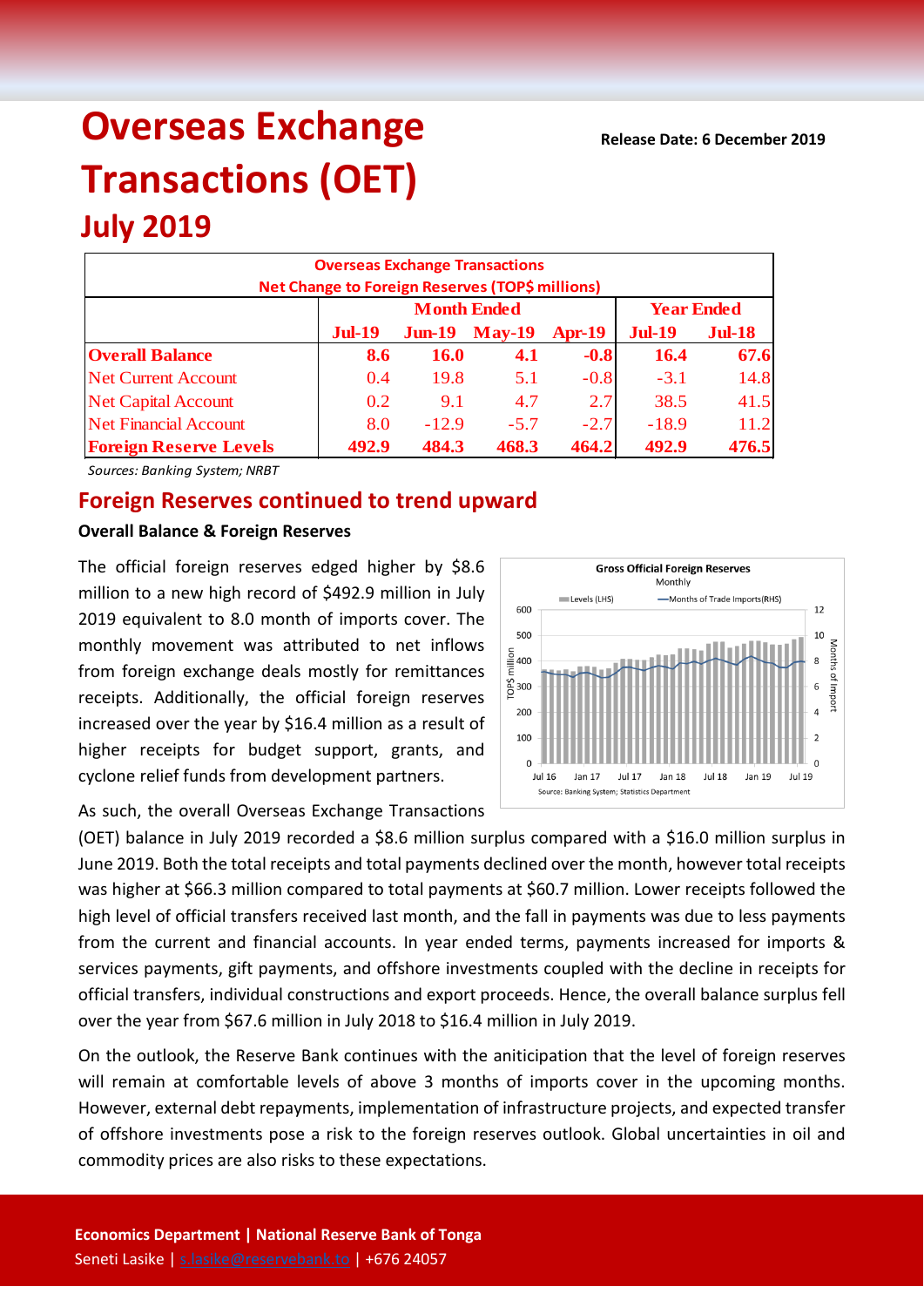#### **Current Account**

| <b>Current Account (TOP\$ millions)</b> |                    |          |          |          |                   |               |  |  |  |
|-----------------------------------------|--------------------|----------|----------|----------|-------------------|---------------|--|--|--|
|                                         | <b>Month Ended</b> |          |          |          | <b>Year Ended</b> |               |  |  |  |
|                                         | <b>Jul-19</b>      | $Jun-19$ | $May-19$ | $Apr-19$ | <b>Jul-19</b>     | <b>Jul-18</b> |  |  |  |
| Net Current Account                     | 0.4                | 19.8     | 5.1      | $-0.8$   | $-3.1$            | 14.8          |  |  |  |
| Merchandise Trade                       | $-33.9$            | $-35.5$  | $-36.3$  | $-31.5$  | $-421.6$          | $-390.9$      |  |  |  |
| <b>Services</b>                         | 6.0                | 4.0      | 0.3      | 6.6      | 32.2              | 24.2          |  |  |  |
| Income                                  | 1.2                | $-4.8$   | 2.5      | 1.3      | 8.1               | $-4.6$        |  |  |  |
| <b>Transfers</b>                        | 27.1               | 56.1     | 38.6     | 22.8     | 378.1             | 386.2         |  |  |  |

*Sources: Banking System; NRBT*

Following the significant inflow of official transfer receipts in June 2019, the current account surplus declined to \$0.4 million. Movements in the current account are as follows; the goods and services account improved, a turnaround in the income account from a deficit last month whilst the transfers account surplus lowered. The services account surplus rose by \$2.0 million as services receipts rose by \$3.0 million and outweighed a \$1.0 million increase in services payments. Higher service receipts was mainly for travel receipts which rose by \$3.8 million and coincided with a 12.8% rise in air arrival passengers. Celebrations which occurred during the month such as King Tupou VI's birthday and Heilala Week festivities supported the higher number of travellers recorded.

The merchandise trade deficit declined by \$1.6 million due to lower import payments coupled with a slight increase in exports receipts over the month. Total import payments fell by \$1.0 million as wholesale and retail import payments decreased by \$2.0 million and was partially offset by the rise in import payments for oil, construction materials, and government imports. Total export proceeds on the other hand slightly rose by \$0.6 million due to a \$0.3 million increase in agricultural exports and \$0.1 million rise each for marine exports and other exported goods.

In addition, the income account recorded a \$1.2 million surplus compared to a \$4.8 million deficit last month. This was largely attributed to a \$6.4 million decline in income payments after the dividend paid to foreign investors in June 2019. Income receipts also fell by \$0.3 million solely driven by lower receipts from the Recognized Seasonal Employee and Seasonal Workers Programme schemes and outweighed a \$0.1 million rise in receipts from other salaries and wages. However, the transfers account surplus has lowered substantially after the high level of official transfer receipts in June 2019 for budget support. Nonetheless, private transfer receipts for family support and gift increased in July 2019 by \$5.8 million.

In year ended terms, the current account balance surplus fell from \$14.8 million surplus to \$3.1 million deficit owing to the higher trade deficit and lower transfer receipts. The merchandise trade deficit widened, attributing to the continued growth in import payments by \$29.9 million, due to higher payments for all categories of imports such as wholesale & retail, government imports, motor vehicles, oil, and construction materials. Lower transfer receipts of \$5.6 million were both official transfers and private transfers such as receipts for family support. Nonetheless, the income account improved on the decline in income payments by \$11.9 million as payments for dividends and profits to overseas investors fell by \$10.2 million (59.4%). Moreover, the services account surplus increased by \$8.0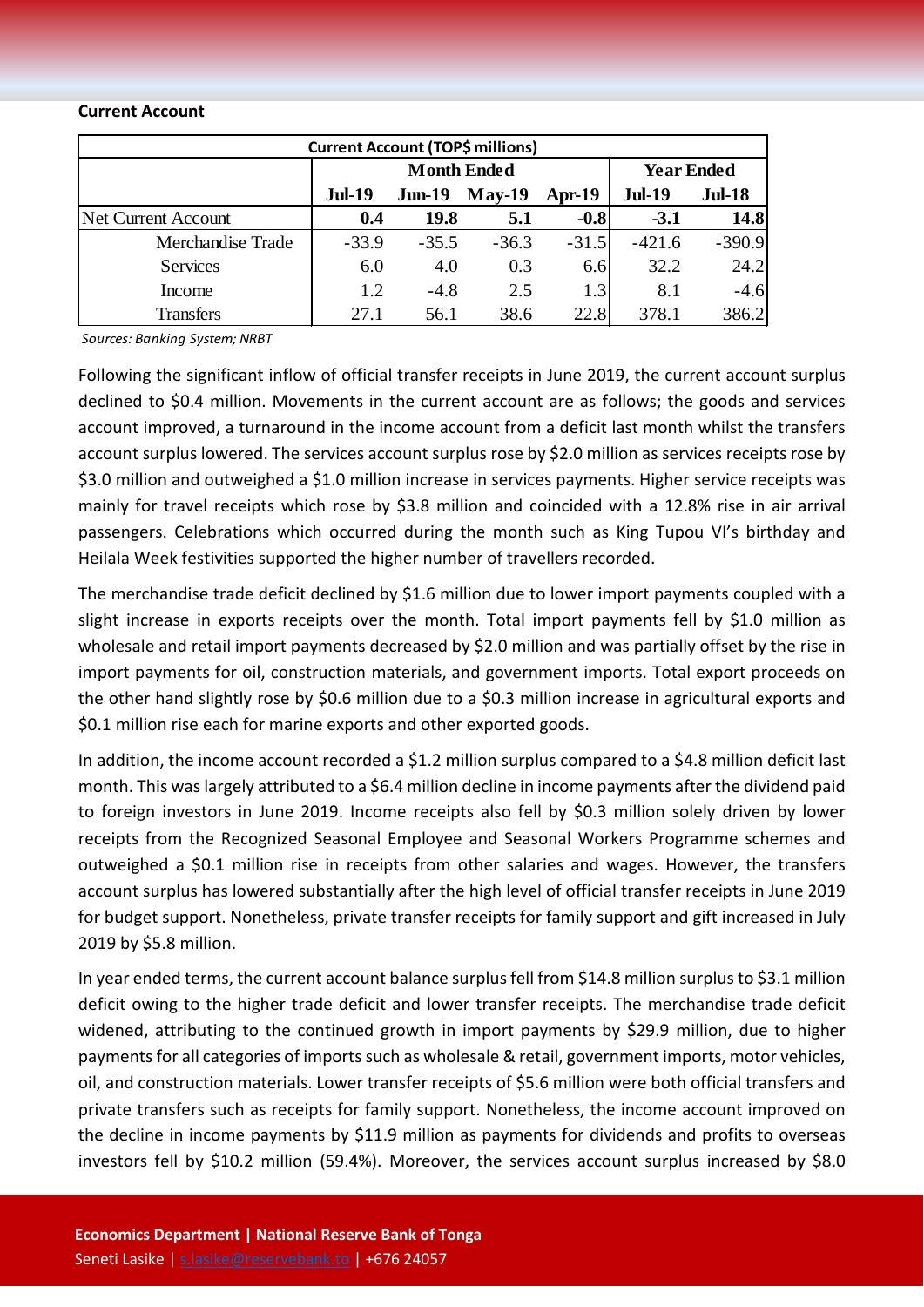million due to slightly higher service receipts for travel-related expenses (airfares & travel allowances), freight, maintenance & repair, professional services, and insurance premium pay-outs outweighing the increase in service receipts.

### **Capital Account**

| Capital Account (TOP\$ millions) |                    |          |               |          |                   |          |  |
|----------------------------------|--------------------|----------|---------------|----------|-------------------|----------|--|
|                                  | <b>Month Ended</b> |          |               |          | <b>Year Ended</b> |          |  |
|                                  | <b>Jul-19</b>      | $Jun-19$ | <b>May-19</b> | $Apr-19$ | <b>Jul-19</b>     | $Jul-18$ |  |
| Net Capital Account              | 0.2                | 9.1      | 4.7           | 2.7      | 38.5              | 41.5     |  |
| Official                         | 0.3                | 6.8      | 2.6           | 1.9'     | 19.3              | 18.3     |  |
| Private                          | 0.0                | 2.3      | 2.0           | 0.7      | 19.2              | 23.3     |  |

*Sources: Banking System; NRBT*

The capital account surplus declined over the month by \$8.9 million. Both official and private capital receipts declined reflecting lower receipts for government-funded projects and households construction purposes by individuals (including non-profit organizations) compared to June 2019. A \$0.2 million was recorded in July 2019 for individual capital transfer payments.

Additionally, the capital account surplus lowered over the year by \$3.1 million, solely attributed to private capital receipts, which fell by \$5.2 million, and outweighed a \$0.7 million rise in official capital receipts. These are receipts for investment projects and capital expenditures by the government and receipts by private households for construction purposes.

## **Financial Account**

| <b>Financial Account (TOP\$ millions)</b> |               |                    |                   |                  |               |               |  |  |
|-------------------------------------------|---------------|--------------------|-------------------|------------------|---------------|---------------|--|--|
|                                           |               | <b>Month Ended</b> | <b>Year Ended</b> |                  |               |               |  |  |
|                                           | <b>Jul-19</b> | $Jun-19$           | $May-19$          | Apr-19           | <b>Jul-19</b> | <b>Jul-18</b> |  |  |
| Net Financial Account                     | 8.0           | $-12.9$            | $-5.7$            | $-2.7$           | $-18.9$       | 11.2          |  |  |
| Direct Investment                         | $-2.0$        | 0.2                | $-3.1$            | 0.0 <sub>l</sub> | $-6.0$        | $-8.2$        |  |  |
| Portfolio Investment                      | 0.0           | $-11.2$            | 0.0               | 0.01             | $-11.2$       | 0.3           |  |  |
| Other Investment                          | 10.0          | $-19$              | $-2.6$            | $-2.7$           | -17           | 19.11         |  |  |

*Note: The Net Financial Account figures incorporate also the net reconcilliation items which is not reflected in the*  Sources: Banking System; NRBT

The financial account recorded a \$8.0 million surplus in July 2019 after a deficit of \$12.9 million in June 2019 as a result of net inflows by commercial banks to settle foreign exchange deals with their underlying customers. However, the financial account recorded a \$18.9 million deficit over the year compared to a surplus in the previous year. This was attributed to offshore investment transfers, principal repayment of the Government loan to EXIM Bank of China and higher inter-bank payments.